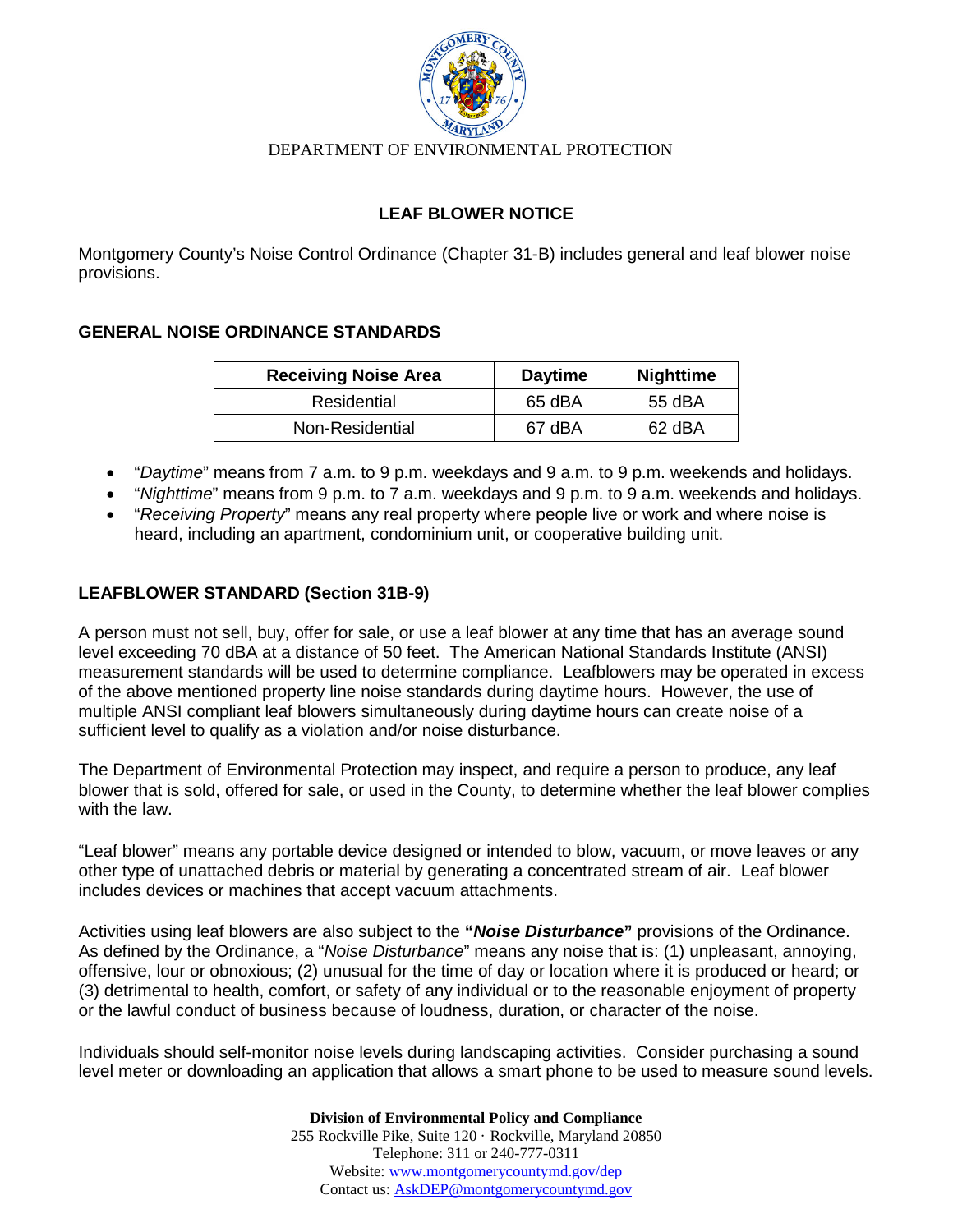# Types of Leafblowers:











**Division of Environmental Policy and Compliance** 255 Rockville Pike, Suite 120 · Rockville, Maryland 20850 Telephone: 311 or 240-777-0311 Website: [www.montgomerycountymd.gov/dep](http://www.montgomerycountymd.gov/dep) Contact us: [AskDEP@montgomerycountymd.gov](mailto:AskDEP@montgomerycountymd.gov)